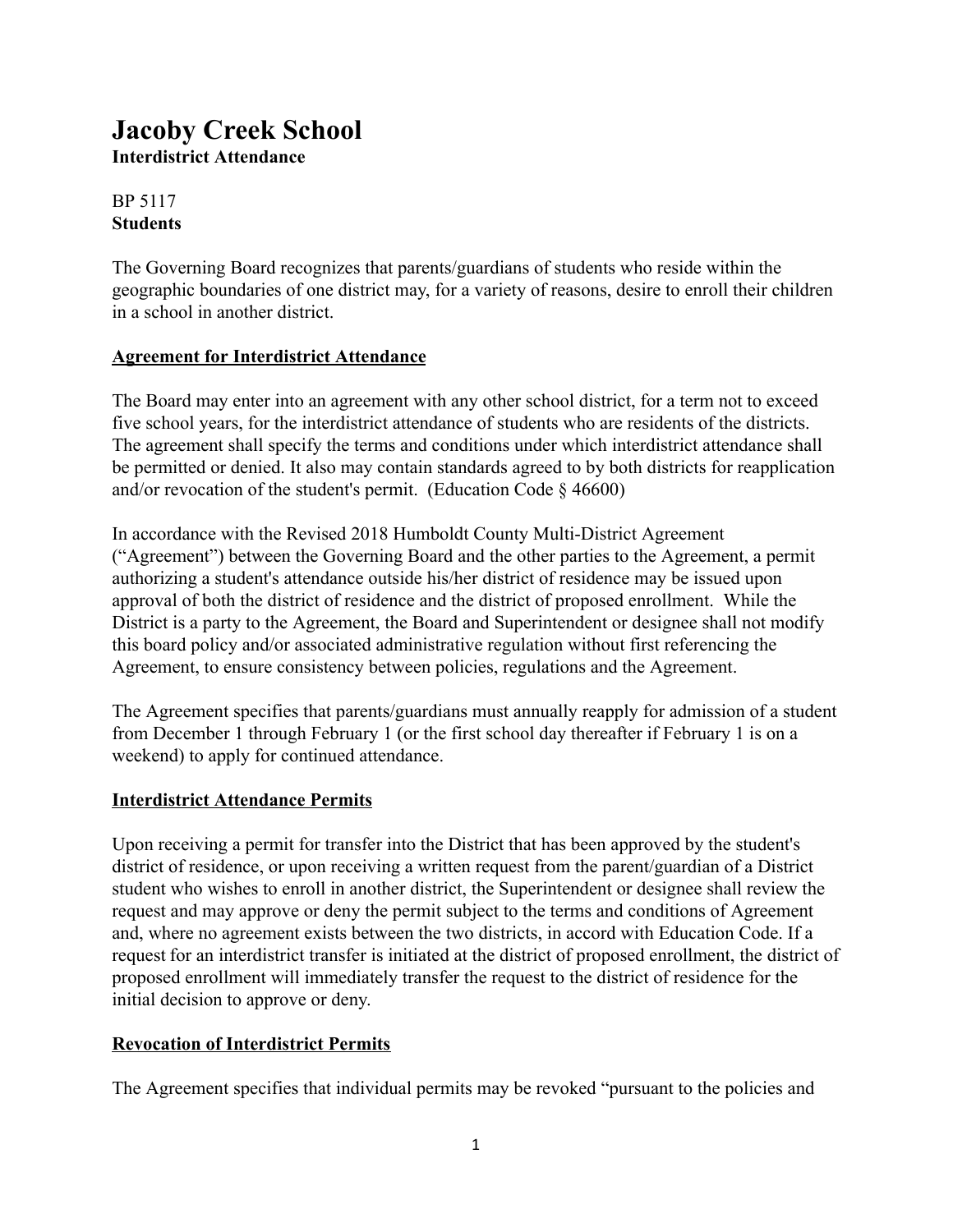regulations of either the [district of proposed enrollment] or [district of residence], or as set forth on the interdistrict permit itself, as permitted by law."

Bases for revocation of an interdistrict transfer permit may be found in the associated administrative regulation and on individual permits.

Neither a district of residence nor district of proposed enrollment may revoke an interdistrict transfer permit for a student after June 30 following the completion of grade 10, or for pupils in grades 11 or 12 for the subsequent school year.

If a school district revokes an interdistrict permit, it will promptly provide written notice of the revocation to the district of residence.

#### **Parent/Guardian Right to Notice and Appeal**

If the District denies a parent/guardian's request for an interdistrict transfer, the District shall advise the parent/guardian in writing of their right to appeal to the Humboldt County Board of Education within 30 days of the date of the final denial by the District.

Any written notice to parent/guardian regarding a school district's decision about a request for an interdistrict transfer shall conform to the translation requirements of Education Code Section 48985, and may be provided through any of the following methods:

- 1. Regular mail.
- 2. Electronic format, if parent provides an email address.
- 3. By any other method normally used to communicate with parents in writing.

#### **Transportation**

The district shall not provide transportation beyond any school attendance area, unless otherwise required by law. Upon request of a student's parent/guardian, the Superintendent or designee may authorize transportation for an interdistrict transfer student to and from designated bus stops within the attendance area of the school that the student attends if space is available.

#### **Website Access**

The District shall post on its website the procedures and timelines, including a link to this policy and the associated administrative regulation, regarding an interdistrict transfer permit, in accord with Education Code section 46600.2 (AB 2826 [2019]).

Legal Reference: EDUCATION CODE 41020 Annual district audits 46600-46611 Interdistrict attendance agreements 48204 Residency requirements for school attendance